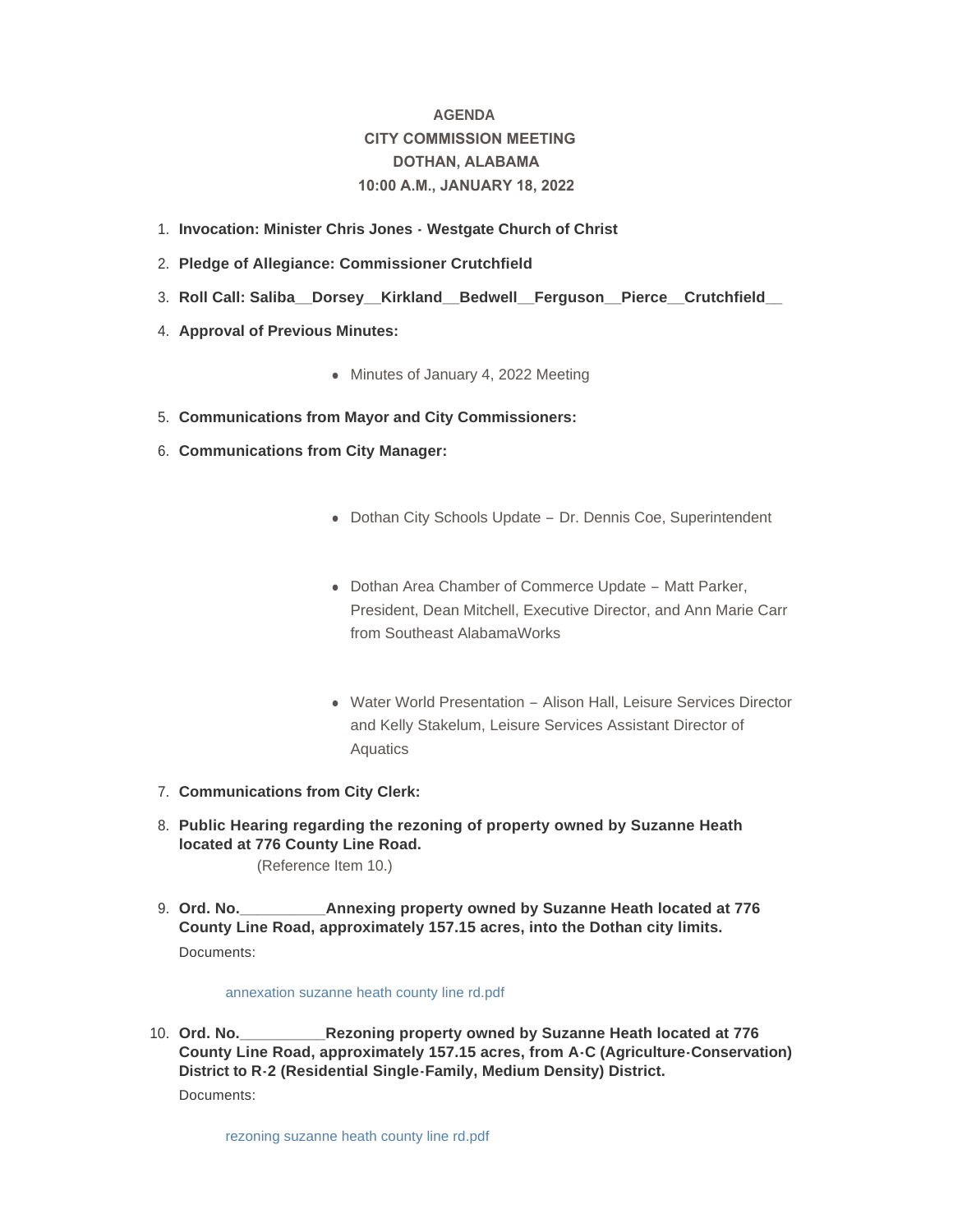**Entering into a Memorandum of Understanding with the Dothan Housing Authority and the Dothan Fire Department for the purpose of purchasing equipment identified in the Community Development Block Grant program 2021 Annual Action Plan, and appropriating funds for said purchase.** 11. **Res. No.** 

Documents:

[dha and dfd mou for 2021 cdbg annual action plan.pdf](http://www.dothan.org/AgendaCenter/ViewFile/Item/7548?fileID=11855)

**Entering into an agreement with Ardurra Group, Inc. for the New Cypress Creek Wastewater Treatment Plant 201 Facilities Plan Update for the not-to-exceed sum of \$155,960.00.** 12. **Res. No.** 

Documents:

#### [cypress creek wwtp ardurra group agreement.pdf](http://www.dothan.org/AgendaCenter/ViewFile/Item/7549?fileID=11856)

Awarding the bid, entering into a contract, and issuing a Notice **of Award, Notice to Proceed and other related contract documents to Donald Smith Company, Inc. for the refurbishment of Water Well Numbers 16, 25, 27, and 32 for the sum of \$664,007.00, and appropriating funds for said contract.** 13. Res. No.

Documents:

## [donald smith company refurbishment of water wells.pdf](http://www.dothan.org/AgendaCenter/ViewFile/Item/7550?fileID=11857)

**Res. No.\_\_\_\_\_\_\_\_\_\_Accepting a proposal from Local Government Services, LLC for**  14. **electric pole management advisory services in the not-to-exceed amount of \$48,500.00.**

Documents:

#### [electric pole management advisory services proposal.pdf](http://www.dothan.org/AgendaCenter/ViewFile/Item/7551?fileID=11858)

**Amending Resolution No. 2021-298 to rescind the purchase approval of Shaw Sports Turf for turf, infill and installation sundries at James Oates Park.** 15. Res. No.

Documents:

# [rescinding shaw sports turf purchase.pdf](http://www.dothan.org/AgendaCenter/ViewFile/Item/7552?fileID=11859)

**Re-appointing Michael Jackson, Bart Liddon, Elizabeth Bay Chapman, Michael Riddle, and Seaborn Wood as members of the Historic Preservation Commission.** 16. **Res. No.** 

Documents:

#### [historic preservation commission re-appointments.pdf](http://www.dothan.org/AgendaCenter/ViewFile/Item/7553?fileID=11860)

**Re-appointing Dawn Norton and Brian Cherry as members of the Substance Abuse Board.** 17. Res. No.

Documents:

## [substance abuse board re-appointments.pdf](http://www.dothan.org/AgendaCenter/ViewFile/Item/7554?fileID=11861)

**Approving payment of invoices for the month of December, 2021 in the amount of \$12,457,738.40.** 18. Res. No.

Documents: